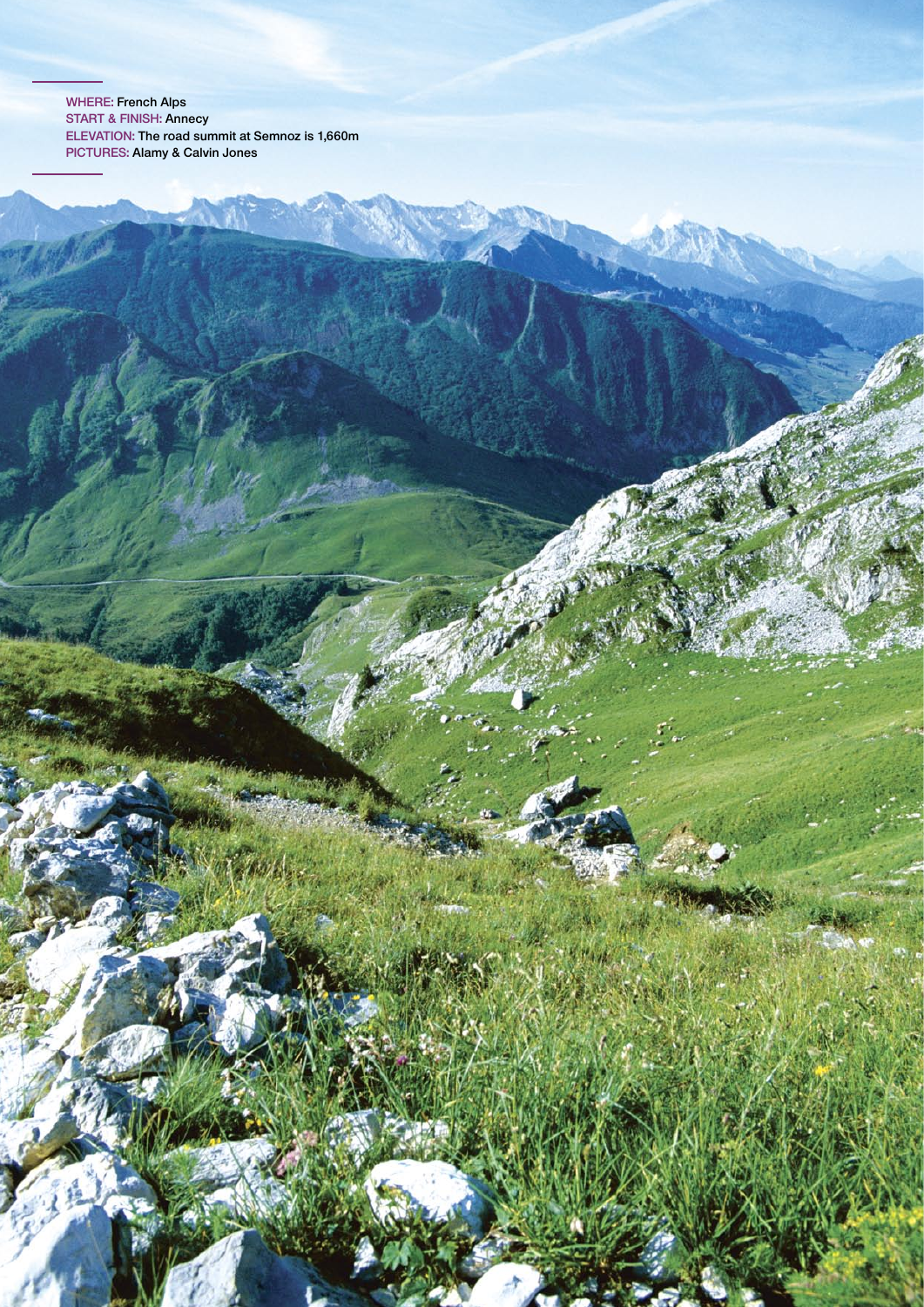# **Bromptons up the Alps** GREAT RIDES

*You don't need trade team lycra and an over-geared road bike to cycle up mountains, as CTC member Calvin Jones and his friend Jon proved* 

**THE Alps, we know, are high. It's why**<br>
weekend cyclists and professionals<br>
ride up them. They're also<br>
exposed, sitting up there where the weather weekend cyclists and professionals ride up them. They're also happens. As I began my descent towards Aravis from top of the Croix Fry, I could see thunderheads and skirts of rain. They were travelling fast. So was I: sixty kilometres per hour. A professional might descend much faster, an imperial rather than metric sixty. But he wouldn't be on a Brompton…

Travelling with a bike in Europe is easier than in the UK, but still not always easy, especially if you don't fly. Looking at a map, the Alps were a long drive from Calais, particularly for a long weekend. Rail seemed sensible, but would involve loading and unloading road bikes onto three different trains – assuming we could book them aboard. We could hire decent road bikes there, but an early Monday return would bring logistical difficulties.

'Jon, let's take the Bromptons,' I said.

#### **Folding freedom**

A folder is a perfect way to ease and extend the experience of train trips to city destinations. Relying on one to provide fun over a few days of steep climbs was something else. The logic seemed inexorable, though: train to Paddington, then across to St Pancras; bikes bagged for the Eurostar; unfolded for the dash across Paris from Gare du Nord to Gare de Lyon; and onto the TGV to Annecy. Ten hours, door to door. Two days of riding, then home.

All that remained was the question of how far to adapt our commuting machines in search of extra speed and power. Swap out the Marathons for slicks? SPDs? Lighten the load by ditching rack and guards? In the end we did none of these things. What was an extra kph or two?

My only concessions to cycle specificity were some padded undershorts, a couple of merino T-shirts, and a pair of Five-Ten shoes that would double up as pub wear (and turn to weighty sponges on the soggy Col du Aravis, never to recover).

#### **Baronet of the mountains**

When you tell other cyclists you are going up an Alp (or two) on your Brompton, they mostly look askance. As if somehow the tiny wheels on the bike don't function over 1,000m in altitude or on gradients greater than 6%. But Bromptons climb fine. The gearing, on a six-speed at least, is no problem. The lowest gear, with the minus 12% gearing option, is under 30 inches. That's lower than on most road bikes, and is perfectly adequate to get a half-fit person up a 10% slope.

Other Brompton downsides – the twitchy steering, the right-then-left shifters – actually matter far less when winching upwards at a steady 10kph in a straight(ish) line. Some things do need thought. Two hours of climbing with the same hand position would bring home the inadequacy of the grips, so



# **Do it yourself**

**We took the train from Cardiff, the Eurostar to Paris, and then the TGV to Annecy. It was about 10 hours door-to-door. We had no trouble travelling with the Bromptons, but the optional cover hides the fact it's even a bike. Cycling across Paris (from Gare du Nord to Gare de Lyon) is a joy using the separate cycle paths, but you might want to walk your bike around the big and busy Place de la Republique. There are plenty of places to stay in Annecy – the Ibis is cheap, and central. A return train ticket from London to Annecy was around £200.**

"the lowest gear on my brompton is under 30 inches – lower than on most ROAD BIKES, AND ADEOUATE FOR A 10% SLOPE"